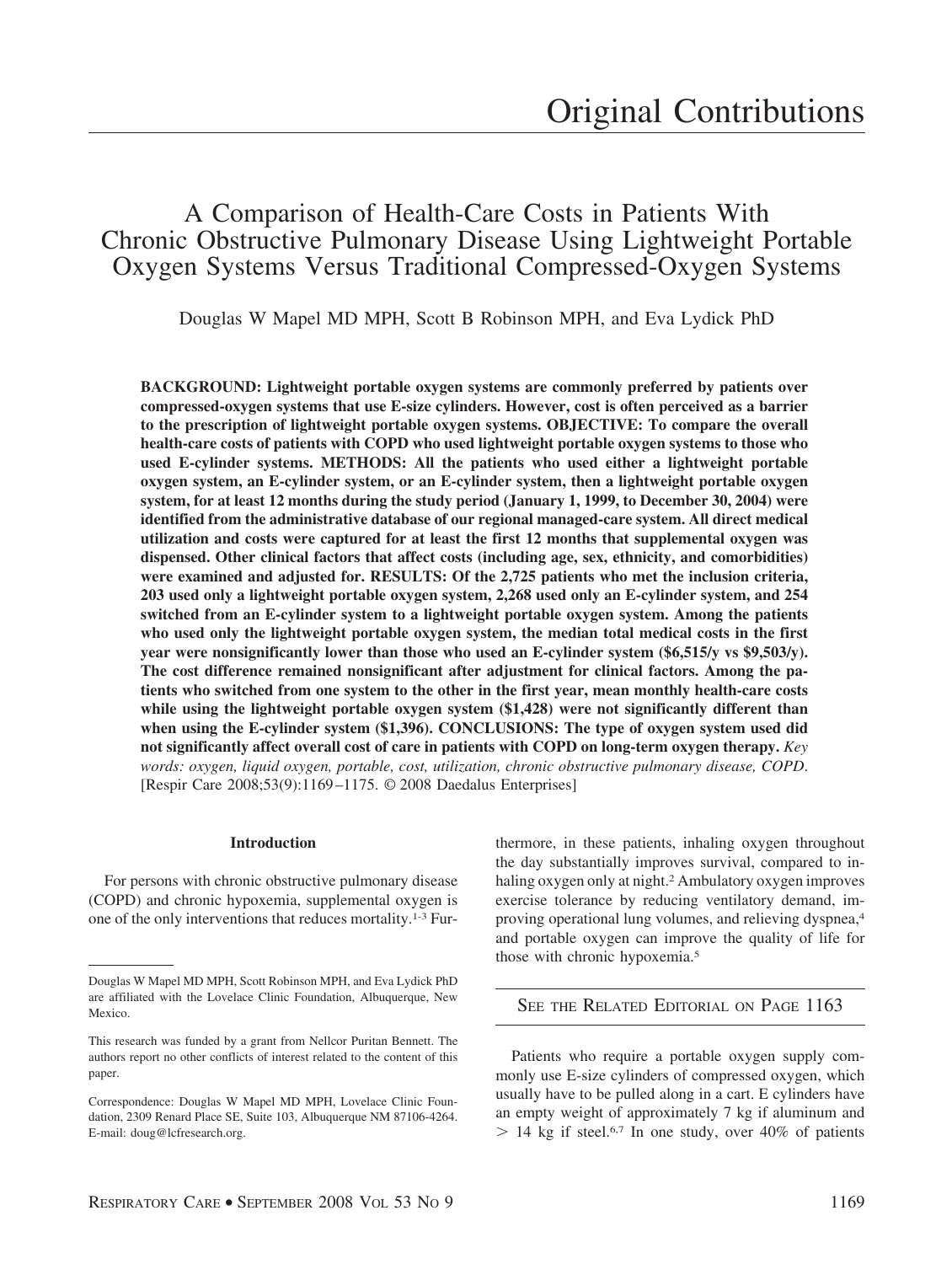rejected use of a compressed-oxygen portable system, even though they reported improved symptoms and quality of life while using the system.8 Lightweight portable oxygen systems, such as those based on liquid oxygen, have been available for several years but are not commonly dispensed.9 More recently, portable oxygen concentrators have been developed that are small and light enough to be carried in a small backpack or carrying case, and some models have been approved for use on commercial aircraft. The newer lightweight portable oxygen systems have obvious practical advantages over E cylinders, and many patients who switch from E cylinders to lightweight portable oxygen systems report that they are more physically active and more satisfied with the lightweight portable oxygen systems, although this has not been rigorously studied. The cost of lightweight portable oxygen systems has fallen substantially: some liquid-oxygen-based portable units are less than \$1,000, and a portable oxygen concentrator is about \$3,000. Expert committees on long-term oxygen therapy have recommended for many years that the individual clinical and lifestyle needs of each patient be considered to make sure that the best and most appropriate portableoxygen system is dispensed.5,10,11 Nevertheless, only a small percentage of patients who need home oxygen are prescribed or dispensed a lightweight portable oxygen system. The reasons for this are unclear, but the perception that lightweight portable oxygen systems are prohibitively expensive is one barrier.

In patients with COPD on long-term home oxygen, we compared the direct medical costs among those who used lightweight portable oxygen systems and those who used E-cylinder systems, to see whether these 2 types of portable oxygen system are associated with significantly different health-care costs. Our rationale was that a comprehensive assessment of health-care costs in this population will help health-care providers and third-party payers understand how the costs of portable oxygen therapy fit within the scope of all health care services provided to these patients.

#### **Methods**

## **Study Site and Patients**

All the patients were members of the Lovelace Health Plan, a regional managed-care provider based in Albuquerque, New Mexico. The Lovelace Health Plan averaged approximately 240,000 members during the study period, including its employment-based, Medicare, and Medicaid programs. For this study all Lovelace Health Plan members who had COPD and were continuously enrolled for at least 24 months during the study period (January 1, 1999, to December 31, 2004), who were between 40 and 89 years old on January 1, 1999, and had at least 11

fills over a 12-month interval were eligible. This study was approved by the Lovelace Health System's Human Research Review Committee and Office of Research Administration.

Patients with COPD were identified with the International Classification of Diseases, Ninth Revision, Clinical Modification diagnoses associated with procedure codes. Patients were required to have at least 2 outpatient encounters or one in-patient encounter during the study period associated with one of the following codes: 491.xx (chronic bronchitis), 492.xx (emphysema), or 496 (chronic airway obstruction not otherwise specified). In our previous studies of patients with COPD in the Lovelace Health Plan, wherein we validated this case-identification system by medical-record review of over 2,000 study candidates, we found that over 95% of the patients identified by this system had at least 2 types of documented objective evidence (eg, chest radiograph, pulmonary function test, detailed smoking history, or documentation of chronic symptoms) supporting the diagnosis.12

To avoid biases that might be associated with rare or catastrophic types of lung disease, we excluded all persons who ever had a diagnosis of pulmonary fibrosis, pneumoconiosis, lung cancer, or other chronic lung diseases not usually included in the diagnosis of COPD (Table 1).

### **Data Capture**

Portable oxygen use was identified via the Healthcare Common Procedure Coding System codes. In the Lovelace Health Plan, code E0431 identifies compressed-oxygen (E cylinder) systems, and E0434 identifies all other (lightweight portable oxygen) systems.

The first date that a patient had a Healthcare Common Procedure Coding System code for an oxygen system was designated as his or her index date. Patients were stratified into 3 categories:

- E-cylinder: those who had 11 or more codes over a 12-month period for a portable gaseous oxygen system
- Lightweight portable oxygen system: those who had 11 or more codes over a 12-month period for a lightweight portable oxygen system
- Mixed: those who had 11 or more fills over a 12-month period for an E cylinder system or a lightweight portable oxygen system, with at least one fill for each

We collected all health-care utilization and cost information for at least 12 months prior to the index date up through 24 months after the index date. Utilization data were stratified into in-patient, out-patient, and out-patient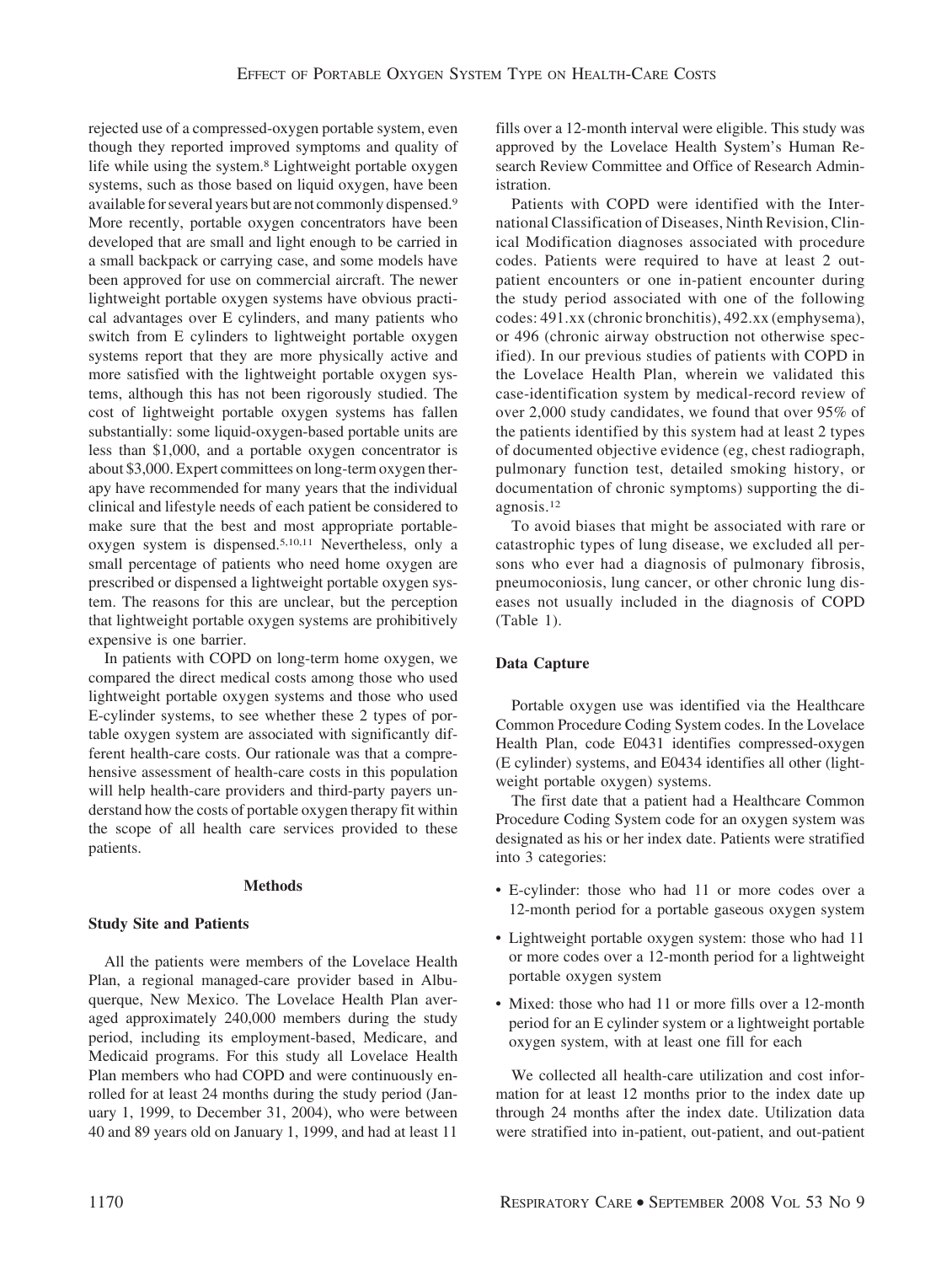Table 1. Diagnoses Excluded From the Study Cohort

| Diagnosis <sup>®</sup>                                             | Diagnosis Code(s)   |  |  |
|--------------------------------------------------------------------|---------------------|--|--|
| <b>Bronchiectasis</b>                                              | 494.xx              |  |  |
| Coal worker pneumoconiosis                                         | 500                 |  |  |
| Ashestosis                                                         | 501                 |  |  |
| Pneumoconiosis due to other silica                                 | 502                 |  |  |
| Pneumoconiosis due to inorganic dust                               | 503                 |  |  |
| Pneumoconiosis due to inhalation of other dust                     | 504                 |  |  |
| Pneumoconiosis, unspecified                                        | 505                 |  |  |
| Respiratory conditions due to chemical fumes<br>and vapors         | 506.xx              |  |  |
| Respiratory conditions due to other unspecified<br>external agents | 508.xx              |  |  |
| Post-inflammatory pulmonary fibrosis                               | 515                 |  |  |
| Other alveolar and parietoalveolar<br>pneumonopathy                | 516                 |  |  |
| Lung involvement in conditions classified<br>elsewhere             | 517.xx              |  |  |
| Other respiratory diseases                                         | 519.xx              |  |  |
| Lung cancer (primary)                                              | 162.xx              |  |  |
| Lung cancer (secondary)                                            | 197.0               |  |  |
| Cystic fibrosis                                                    | 277,0               |  |  |
| Tuberculosis                                                       | 010.x, 011.x, 012.x |  |  |
| Extrinsic allergic alveolitis                                      | 495.x               |  |  |
| Lipoid pneumonia                                                   | 507.1               |  |  |
| Detergent asthma                                                   | 507.8               |  |  |
| Other diseases of the lung                                         | 518.x               |  |  |

\* Any patient who had one or more of these, either an inpatient or outpatient, at any time during the study period was excluded.

pharmacy categories. For procedure codes, costs were estimated with Medicare's cost to charge adjustments for the appropriate time period, and the average wholesale price was used to estimate the cost for every out-patient prescription fill. The cost paid by the Lovelace Health Plan for portable oxygen was \$43.50/month for either E0431 or E0434 during the study period.

Prognostically important comorbidities were identified with the Deyo modification of the Charlson index, based on out-patient diagnosis codes in the 12 months before the index date.13 Ethnicity was identified with a locally developed program that uses surnames to help establish the patient's ethnicity; the program's accuracy is just over 90%.

The medical records of 100 randomly selected cases were reviewed to help validate our database for the start of oxygen therapy (the index date) and that oxygen had been used for at least 12 months. The abstraction was also conducted to obtain information on the reasons that a specific type of system was dispensed, whether it was for baseline hypoxemia or desaturation only with exercise, and to collect any pulmonary function data that were collected within 12 months of initiation of oxygen therapy.

#### **Statistics**

Normally distributed means were compared via Student's *t* test, non-normally distributed values were compared via the Wilcoxon rank-sum test, and categorical values were compared via chi-square tests. Cost estimates in United States dollars were logarithmically converted to fit a normal distribution for comparisons. Generalized linear models were created with the PROC GLM function in the statistics software (SAS 9.13, SAS Institute, Cary, North Carolina) to adjust for clinical differences between the E cylinder and lightweight portable oxygen system cohorts. Differences with  $P < .05$  were considered statistically significant.

#### **Results**

Of the 2,725 people in the cohort, 2,268 (83.3%) used only an E-cylinder system, 203 (7.5%) used only a lightweight portable oxygen system, and 254 (9.3%) used both (Table 2). Over a third of the total cohort was  $\leq 65$  y old, but age did not appear to affect choice of portable oxygen system. Although a majority of the cohort was female, women were slightly less likely to be started on a lightweight portable oxygen system, but more women were switched to a lightweight portable oxygen system after initially getting an E-cylinder system. Hispanic persons from the study area were less likely than non-Hispanic white persons to have COPD, but those who did have COPD were also less likely to start with a lightweight portable oxygen system.

Patients who were started on lightweight portable oxygen systems were less likely to be admitted to the hospital within 12 months of the index date, but that difference was not statistically significant (see Table 2). The proportion of persons with  $\geq 22$  out-patient visits in the 12 months after the index date (which is a marker of more severe disease) was high in each group, but highest in the mixed group. The prevalence of prognostically significant comorbidities was not substantially different among the groups, as indicated by the Charlson Index scores. The prevalence of sleep apnea and heart disease (conditions that might also be indications for supplemental oxygen) was also not different.

Medical records were reviewed for a random sample of 100 patients. Of these, 79 had an E-cylinder system, 7 had only a lightweight portable oxygen system, and 14 had both types during the follow-up period, as identified from billing claims. The type of portable oxygen system the patient was using was mentioned in only 13 of the patient's medical records, and the reason for the type used was never mentioned. We did not find any cases where portable oxygen was prescribed only on the basis of desaturation with exercise. Only 76 patients had spirometry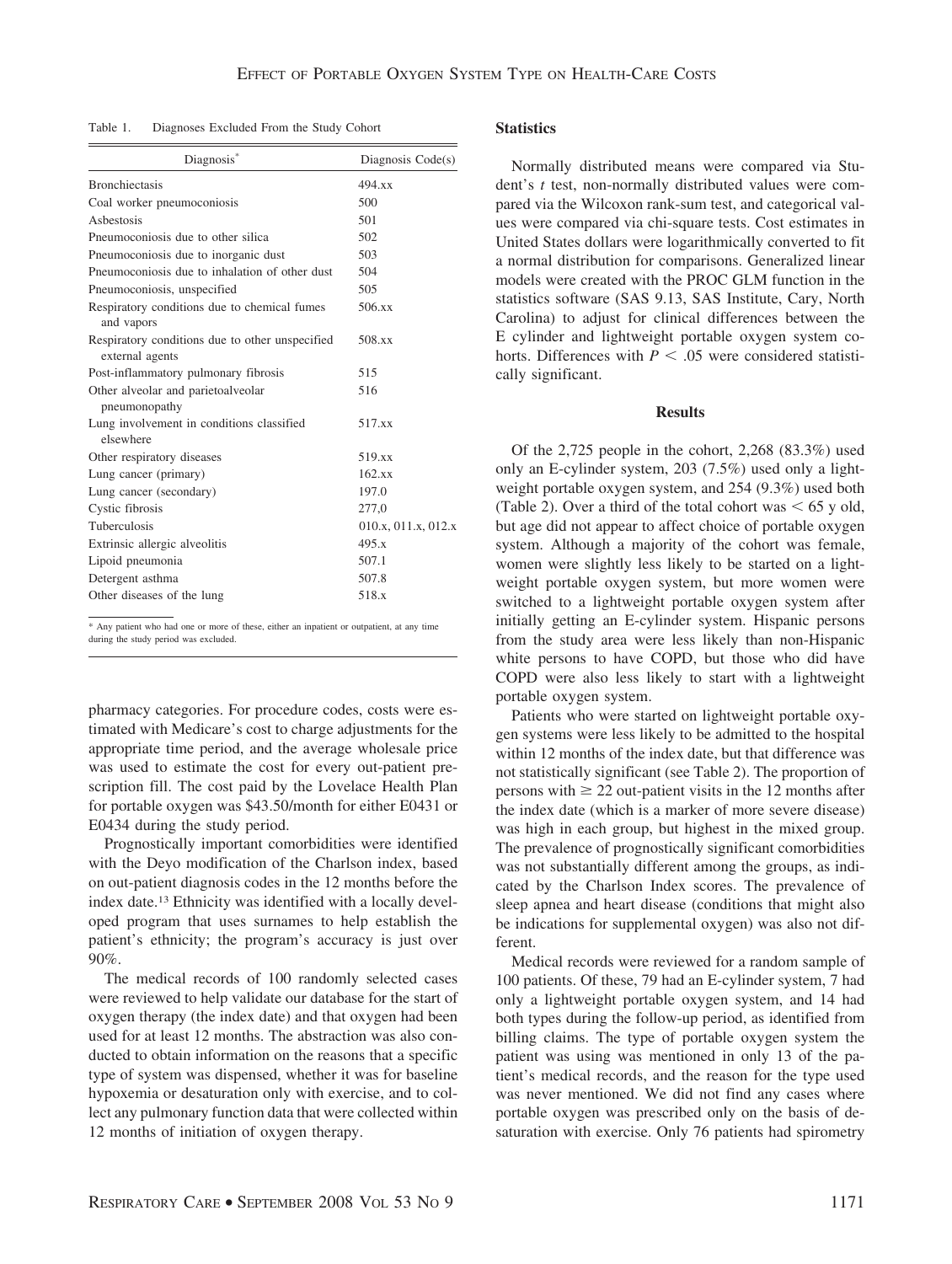| Table 2. |  |  |  | Demographic and Clinical Characteristics of the Study Cohort |  |  |  |  |
|----------|--|--|--|--------------------------------------------------------------|--|--|--|--|
|----------|--|--|--|--------------------------------------------------------------|--|--|--|--|

|                                                                    | E-Cylinder Oxygen<br>System $(n = 2,268)$ | Lightweight Portable Oxygen<br>System $(n = 203)$ | Used Both Types<br>$(n = 254)$ | All<br>$(N = 2,725)$ |
|--------------------------------------------------------------------|-------------------------------------------|---------------------------------------------------|--------------------------------|----------------------|
| Mean age* $(y)$                                                    | 68.1                                      | 67.7                                              | 69.5                           | 68.2                 |
| Age ranges $(\% )$                                                 |                                           |                                                   |                                |                      |
| $40 - 65$ y                                                        | 37.7                                      | 34.5                                              | 29.1                           | 36.7                 |
| $66 - 75$ y                                                        | 34.7                                      | 42.4                                              | 45.3                           | 36.2                 |
| $76 - 90y$                                                         | 27.6                                      | 23.1                                              | 25.6                           | 27.1                 |
| Female $(n \text{ and } \%)$                                       | 1,304(57.5)                               | 94(46.3)                                          | 150(59.1)                      | 1,548(56.8)          |
| Hispanic† $(n \text{ and } \%)$                                    | 538 (23.7)                                | 25(12.3)                                          | 54(21.3)                       | 617(22.6)            |
| Hospitalized $\ddagger$ ( <i>n</i> and %)                          | 845 (37.3)                                | 59(29.1)                                          | 95 (37.4)                      | 999 (36.7)           |
| $> 22$ out-patient† encounters‡ ( <i>n</i> and %)                  | 1,124(49.6)                               | 108(53.2)                                         | 189 (74.4)                     | 1,421(52.2)          |
| $>$ 50 prescription fills: ( <i>n</i> and %)                       | 545 (24.0)                                | 42(20.7)                                          | 65(25.6)                       | 652(23.9)            |
| Charlson index (mean $\pm$ SD)§                                    | $1.9 \pm 1.5$                             | $1.6 \pm 1.2$                                     | $1.7 \pm 1.5$                  | $1.8 \pm 1.6$        |
| Comorbidities§                                                     |                                           |                                                   |                                |                      |
| Sleep apnea                                                        | 25(13.8)                                  | 264(11.6)                                         | 34(13.4)                       | 326(12.0)            |
| Heart disease                                                      | 42(20.7)                                  | 547 (24.1)                                        | 56(22.1)                       | 645(23.7)            |
| Spirometry (L and % predicted)                                     |                                           |                                                   |                                |                      |
| FEV <sub>1</sub>                                                   | 1.50(50)                                  | 0.90(29)                                          | 1.01(44)                       | 1.17(48)             |
| <b>FVC</b>                                                         | 2.15(63)                                  | 1.71(41)                                          | 2.01(66)                       | 2.10(63)             |
| * At index date<br>$\uparrow$ P < .05 for difference across groups |                                           |                                                   |                                |                      |

‡ During the first 12 months after the index date

§ During the 12 months before index date

data obtained within 12 months of initiation of oxygen therapy. Those who received lightweight portable oxygen systems tended to have worse lung function, although that difference was not statistically significant (see Table 2).

#### **Unadjusted Total Cost Comparisons**

There was no significant difference in total health-care cost per year between those who had only E-cylinder systems and those who had only lightweight portable oxygen systems. Figure 1 shows the box-plot comparisons in logdollars for those who had E cylinder systems, those who had lightweight portable oxygen systems, and those who switched. In all the figures the box-plots illustrate the inter-quartile ranges, the median is indicated by the horizontal line, and the 5% outliers are marked by asterisks. The annual cost among those with 24 months of follow-up were not substantially different from those with just 12 months of follow-up. Patients who used E cylinders had a median total cost in the first 12 months of \$9,503 per year (interquartile range \$4,392–20,447), whereas those with lightweight portable oxygen systems had a median total cost of \$6,515 per year (interquartile range \$3,076 –12,840).

There was a nonsignificant trend for older persons and those with a higher Charlson Index score to have higher costs (Figs. 2 and 3). Sex and ethnicity (Hispanic vs non-Hispanic) had no effect on cost (data not shown).

As expected, cost significantly increased as in-patient (Fig. 4), out-patient (Fig. 5), and pharmacy (Fig. 6) utili-



Fig. 1. Total annual health-care costs among patients with chronic obstructive pulmonary disease on home oxygen, at 24 months and 12 months after the index date, relative to type of portable oxygen system. Lightweight  $=$  lightweight portable oxygen system. Mixed  $=$ changed from E-cylinder system to lightweight portable oxygen system.

zation increased. Costs were not substantially different between the E-cylinder, lightweight-portable-oxygen, and mixed-system groups, when stratified by utilization type.

## **Cost Modeling**

Generalized linear models were used to adjust for differences between the E cylinder and lightweight portable oxygen system groups. Independent variables included age,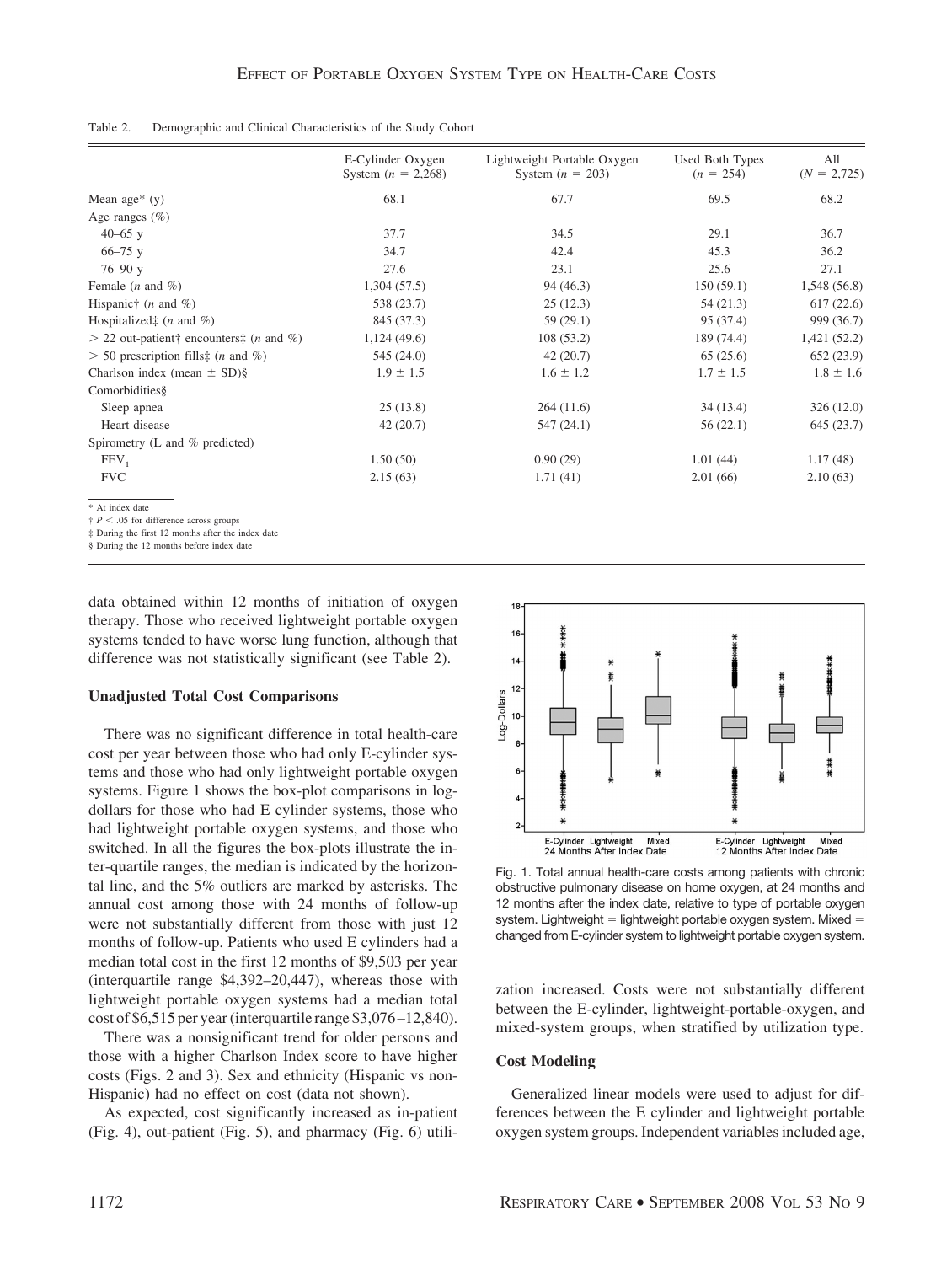

Fig. 2. Total annual health-care costs relative to age group and type of portable oxygen system. Mixed  $=$  changed from E-cylinder system to lightweight portable oxygen system.



Fig. 3. Total annual health-care costs relative to Charlson Index score and type of portable oxygen system. Lightweight  $=$  lightweight portable oxygen system. Mixed  $=$  changed from E-cylinder system to lightweight portable oxygen system.

sex, ethnicity, Charlson score, and the 3 utilization types. After controlling for the other independent variables, patients who used E cylinders had higher total costs than those who used lightweight portable oxygen systems, although the difference did not reach statistical significance. After translation from log-dollars to dollars, patients who used E-cylinder had a mean total cost of \$14,115 per year, versus \$10,625 per year for patients who used lightweight portable oxygen. This model explains about 51% of the difference in the costs in the 12-month period after the index date.

#### **Costs Among Patients Who Used Both Systems**

For the 254 patients who used both E cylinder and lightweight portable oxygen systems, we compared their costs



Fig. 4. Total annual health-care costs relative to number of inpatient visits and type of portable oxygen system. Mixed  $=$  changed from E-cylinder system to lightweight portable oxygen system.



Fig. 5. Total annual health-care costs relative to number of outpatient visits and type of portable oxygen system. Lightweight lightweight portable oxygen system. Mixed  $=$  changed from Ecylinder system to lightweight portable oxygen system.

per month while on either system (Table 3). The mean total cost did not substantially increase after conversion to the lightweight portable oxygen system.

#### **Discussion**

In our study of patients with COPD who used supplemental oxygen for at least 1 year, use of a lightweight portable oxygen system was associated with lower total annual health-care costs (unadjusted mean of \$6,515 vs \$9,503 for E-cylinder systems), although the difference was not statistically significant. Older age and the presence of comorbid conditions, such as heart disease, tend to be associated with higher total costs. However, even after adjustment for clinical differences, there were still no sig-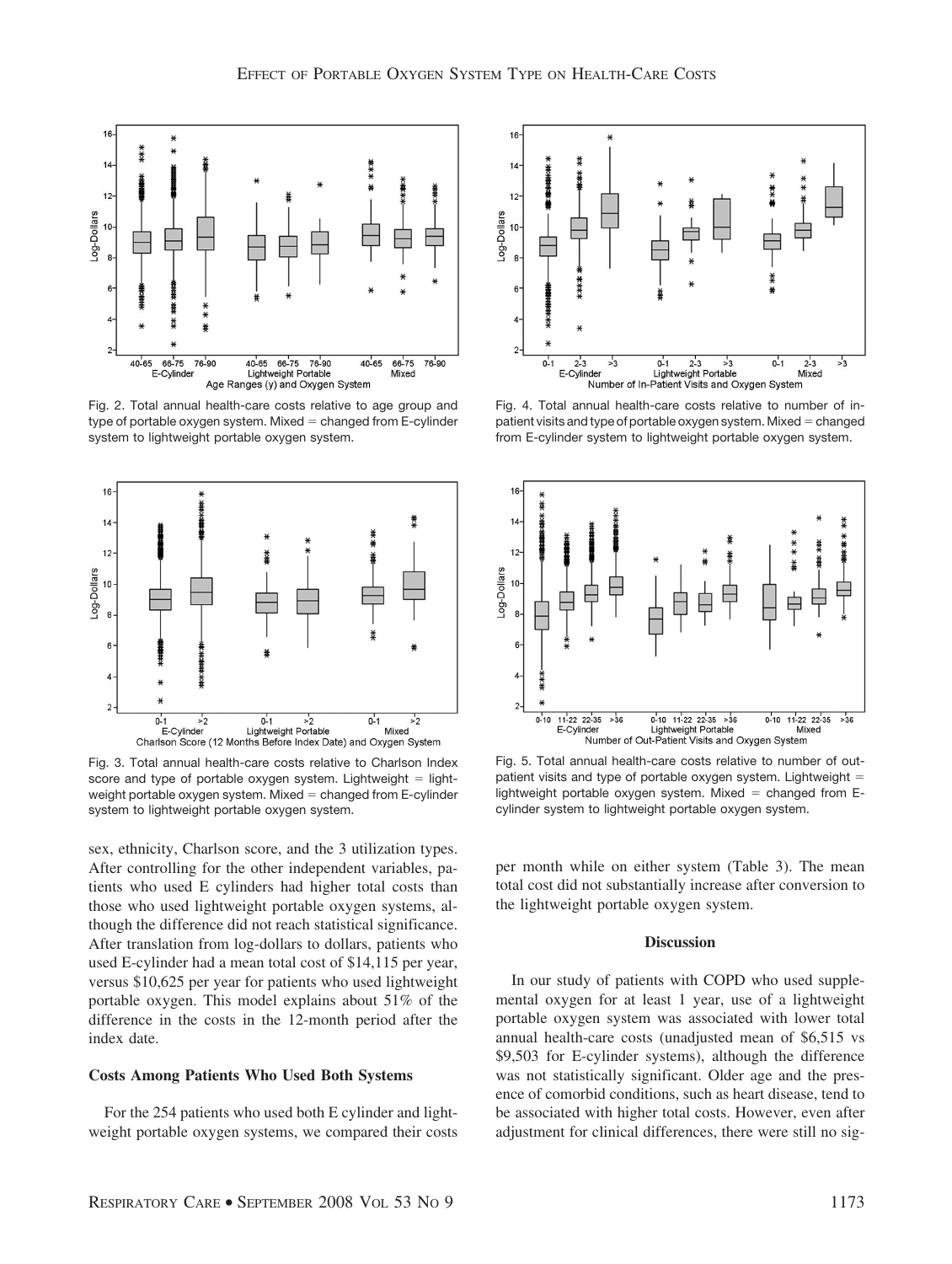

Fig. 6. Total annual health-care costs relative to number of outpatient pharmacy prescription fills and type of portable oxygen system. Lightweight  $=$  lightweight portable oxygen system.  $Mixed = changed from E-cylinder system to lightweight portable$ oxygen system.

Table 3. Mean Monthly Total Health Care Costs Among Subjects Who Switched Oxygen Systems During the First Year

| Portable Oxygen System Type | Total<br>Months | Cost per Month<br>(mean and $95\%$ CI \$) |
|-----------------------------|-----------------|-------------------------------------------|
| E-cylinder system           | 6,330           | $1,396(879-1,914)$                        |
| Lightweight portable system | 11,445          | $1,428$ $(1,201-1,655)$                   |

nificant differences in mean total costs among the groups. Because this was not a prospective randomized study, we cannot say that this is definitive proof that lightweight portable oxygen systems have no effect on total healthcare costs. However, the fact that average monthly costs did not significantly increase for patients who switched from an E cylinder (\$1,396) to a lightweight portable oxygen system (\$1,428) suggests that the type of portable oxygen system does not substantially affect total healthcare costs.

The cost of portable oxygen is not negligible, but neither is it an extraordinary part of the total direct medical costs for persons on home oxygen. The Lovelace Health Plan paid an average of \$522 per year per patient for either the E cylinder or lightweight portable oxygen systems (which is greater than the average Medicare allowed payment of \$432 per year), so portable oxygen accounted for only 7.9% of average total direct medical costs for patients on lightweight portable oxygen systems and 5.4% of average total direct medical costs for patients on E-cylinder systems. Prescription medications account for approximately 11% of total health-care costs for the average patient with COPD.12 Since portable oxygen is proven to improve physical functioning and quality of life in patients with chronic hypoxemia, its cost-effectiveness is likely to compare favorably to that of prescription medications.

We did not find any consistent reasons for why some patients received a lightweight portable oxygen system, either as their initial oxygen system or as a change from an E-cylinder system. In discussions, the contracted oxygen providers noted that a lightweight portable oxygen system is dispensed only if the physician orders it or if the patient specifically requests it. The most common lightweight portable oxygen system dispensed during the study period was a liquid-oxygen carrier that weighs  $\leq 4$  kg filled and has a continuous-flow device. Historically there has been a substantial economic disincentive for oxygen suppliers to offer lightweight portable oxygen systems that use liquid oxygen, which is the higher initial equipment cost and the greater number of home visits needed to refill oxygen tanks.9 However, reduction in the cost of newer lightweight portable oxygen technology and the introduction of smaller refillable compressed-oxygen bottles and oxygen concentrators that are small and light enough to be carried will create a growing economic incentive for oxygen providers to encourage lightweight portable oxygen systems, especially as fuel prices and transportation costs drive up the cost of home visits.

There are some limitations to this study that should be considered, especially when comparing our results to other systems. This project was based on data from only one health-care system. Although it was comprehensive in its ability to capture an entire population and all of their direct medical costs, and it had sufficient power to detect relatively small cost differences, utilization and costs in other systems will undoubtedly be different. However, since reimbursement rates for portable oxygen systems are set by Medicare and vary little across the United States, the absolute contributions of portable oxygen systems to overall costs should be very similar. We limited this study to persons on long-term oxygen (at least 12 months of continuous therapy), so it is possible that persons who had shorter courses of treatment had a greater difference in costs. We also limited this analysis to persons with COPD, so we do not know whether these observations are true for persons who require oxygen for other lung diseases.

We found no published articles in the medical literature that compared the medical costs of patients with COPD who used lightweight portable oxygen systems to those who used traditional portable oxygen systems. In an economic study of 61 patients with COPD on long-term oxygen therapy in France, home oxygen systems averaged \$3,640 per patient per year in 1995 United States dollars (36.9% of all direct medical costs), but the relative contribution of portable oxygen in that total was not defined.14 In a descriptive study of Medicare beneficiaries receiving home oxygen in 1991 or 1992, only 60% also had a por